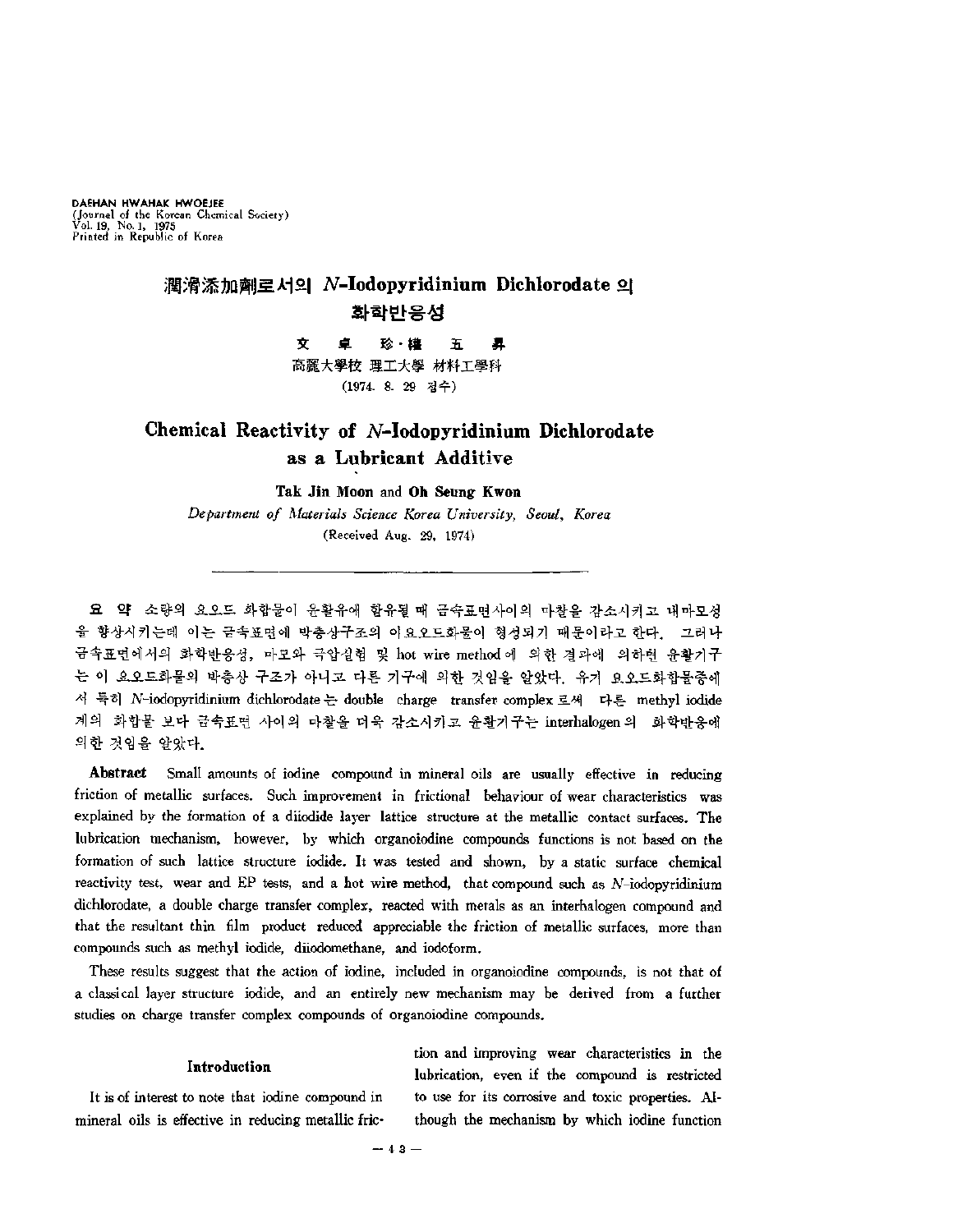us not yet known, Owens, Roberts, and Barnes<sup>1</sup> stated the mechanism due to the formation of lamellar structure of diiodide. Further study<sup>2,3</sup> on the mechanism suggested that surface adsorption and electrical phenomena are involved. Brown and Owens<sup>4</sup> reacted interhalogen compounds with olefinic materials to develop a non-toxic *and* non-corrosive iodine additive which is useful at high temperature operation. The work to be described in this paper is a study of chemical reaction between metallic surfaces and few organoiodine compounds.  $N$ -lodopyridinium dichlorodate, a double charge transfer complex, was used along other organoiodine compounds to study the frictional behaviour of metallic contact and to understand its mechanism. Few investigations have been made as to the correlation between chemical reactivity and load carrying capacity of oils containing  $N$ -iodopyridinium dichlorodate.

# **Experimental**

**Chemical Reactivity between Metallic Surfaces and Organoiodine Compounds** N-iodopyridinium dichlorodate, methyl iodide, diiodoinethane, and iodoform in mineral oils(equivalent to SAE 30 and 40) were used to react with SUJ 2 steel(C= $0.95 \sim 1.10 \text{ W}$ , Si= $0.15 \sim 0.35 \text{ W}$ , Mn=less than  $0.5\%$ , P=less than  $0.025\%$ , S—less than  $0.025\%$ , and  $Cr=1.30 \sim 1.60\%$ ) and aluminum plates.

A-Iodopyridinium dichlorodate was prepared<sup>5</sup> by reacting 50 ml of 2 M hydrochloric acid with  $5 \text{ m}$ l of pyridine and  $25 \text{ m}$ l of 0.05  $M$  potassium iodate. Other organoiodine compounds were commercial reagent grade chemicals. Few drops of mineral oil containing a certain amounts of the above additives were heated on a hot pre-polished metallic plate to 200 °C for 2 hours. After the reaction, the metallic surface was flushed with organic solvent and air dried. The surface was

examined with a microscope.

**Wear and EP Tests** Shell four ball wear tester was used under 40 kg of load and 1200 **rpm** speed at 75 °C for 10 minutes. Scar diameters on steel balls(AISI-C 52100, AFBMA Grade 25) were examined after each test of oils containing additives. Four ball EP tester (ASTM D 2596) was used to examine the EP characteristics of samples containing additives.

**Hot Wire Method<sup>6</sup>\*<sup>7</sup>** Chemical reaction between piano wire surface and additives in mineral oil was examined by Sakurai s hot wire method. A piano wire supported across two terminals was immersed in a sample oil and the electrical resistance of the wire was measured. The wire was pre-heated at 600 °C and 10-4 mmHg for *2* hours to minimize the change of electrical resistance by heating. The reaction temperature, deduced from the resistance/temperature characteristics of the piano wire, was maintained constant through out the whole experiment. The amount of corroded material on the wire surface (or the thickness of the wire) was measured from the change in the electrical resistance of the wire by the following equation, assuming the corroded material be non-conducting and the reaction be homogeneous over the entire surface.

$$
\mathit{Jr} = \left(\frac{r_{\circ}}{2}\right) \left(\frac{\mathit{A}R}{R_{\circ} + \mathit{A}R}\right)
$$

where  $\Delta r$ =film thickness,  $\Delta R$ =change in resistance due to corrosion,  $R_0$ =initial resistance of wire, and  $r_0$  =radius of wire.

## **Results and Discussion**

A static chemical reactivity between metallic surfaces and the organoiodine compounds in mineral oil was conducted at 200 °C for 2 hours and the results are shown in *Fig.l.* It was found that the iodine contents in methyl iodide, diiodomethane, and iodoform did not give great

*Journal of the Korean Chemical Society*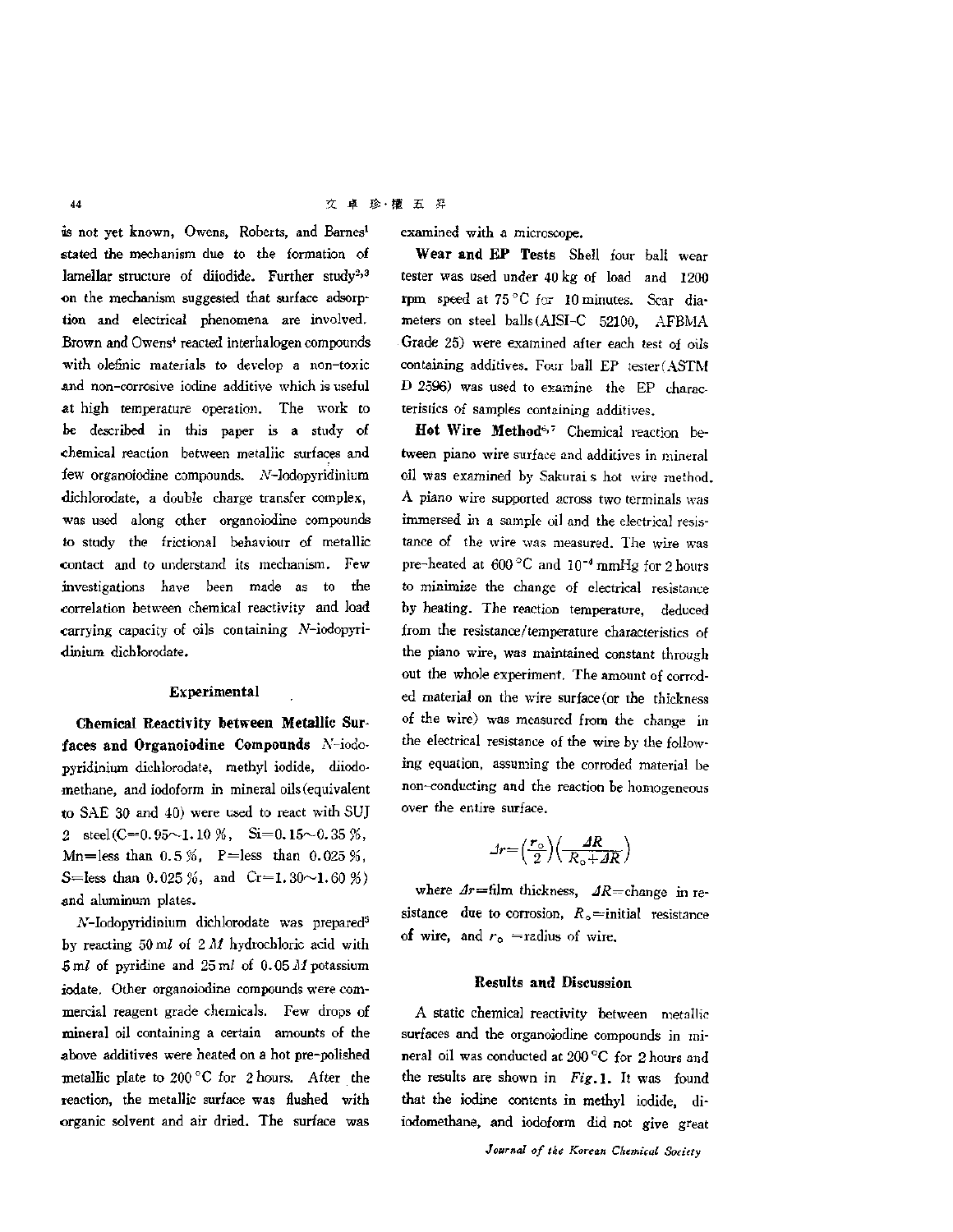$\overline{3}$  $(1)$  $\mathbf{r}$  $\left( \frac{\pi}{2} \right)$  $(6)$  $(4)$ 9,  $(a)$  $(7)$ 

*Fig.* 1. Bearing metal surface change by organoiodine compounds in oil

| $(1)$ no additive in oil |  | (2) 0.5wt% of CH <sub>2</sub> |  |
|--------------------------|--|-------------------------------|--|

```
(3) 0.5wt% of CH_2I_2 (4) 0.5wt% of CHI_3
```

```
(5) 0.5wt\% of C_5H_5NI_2Cl_2
```

```
(6) 0.75wt% of CH<sub>3</sub>I (7) 0.75wt% of CH<sub>2</sub>I<sub>2</sub>
```

```
(8) 0. 75wt% of CHI<sub>3</sub> (9) 0. 75wt% of C<sub>5</sub>H<sub>5</sub>NI<sub>2</sub>CI<sub>2</sub>
```
effect on the chemical reactivity of metallic surfaces as shown in *Fig.* 1-(2), (3), and (4). The increase of the amounts of these compounds also did not affect the chemical reactivity as shown in *Fig.*  $1-(6)$ ,  $(7)$ , and  $(8)$ . The metallic surfaces are almost the same as those of  $Fig. 1-(2), (3),$ and (4). In other words, the degree of chemical reaction, of those compounds is almost the same. However, N-iodopyridinium dichlorodate in mineral oil reacted deeply with metallic surfaces and the degree of chemical reaction increased as the amounts of the compound increased as shown in  $Fig. 1-(5)$  and  $(9)$ . It was assumed that the



(5) 0. 75wt % of  $C_5H_5NI_2Cl_2$ 

metallic surfaces reacted with  $N$ -iodopyridinium dichlorodate and produced an interhalogen compound.

The reaction of organoiodine compounds with an aluminum surface was next observed. The chemical reaction was more active and gave more corroded surfaces than using steel surfaces as shown in *Fig.* 2. It is assumed that the product is AII<sub>3</sub> which is a three dimensional complex and does not have a layer structure.  $N$ -iodopyridinium dichlorodate, which is considered to b a kind of interhalogen compounds and very similar to the free halogens, oxidized aluminum surfaces more than other organoiodine compounds, probably giving a product of polyhaiide mixture  $-AII<sub>3</sub>$  and  $AICI<sub>3</sub>$ .

The wear and EP characteristics of organoiodine compounds in mineral oils were demonstrated as described before and the results are shown in



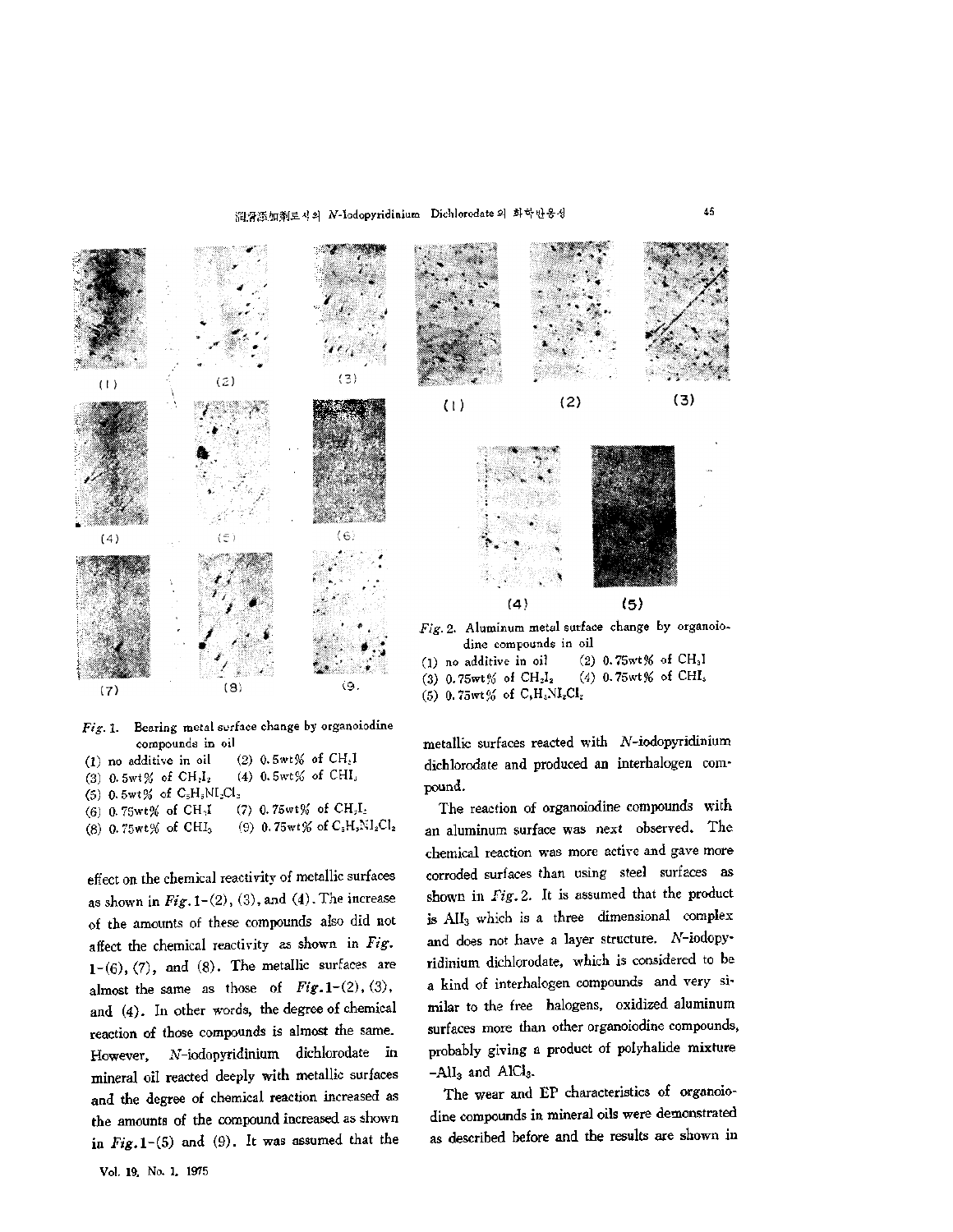### <sup>46</sup> 文卓珍•權五昇

| Compound                       | Contents<br>in SAE 30<br>$(wt \mathcal{K})$ | Scar<br>diameter<br>(mm) | Contents<br>in $SAE$ 40<br>(wt %) | Scar<br>diameter<br>(mm) |
|--------------------------------|---------------------------------------------|--------------------------|-----------------------------------|--------------------------|
| Blank                          |                                             | 0.978                    |                                   | 1.890                    |
| CH <sub>3</sub> I              | 0.05                                        | 0.808                    | 0.25                              | 0.916                    |
|                                | 0.25                                        | 0.976                    | 0.75                              | 0.824                    |
|                                | 0.50                                        | 0.784                    |                                   |                          |
| CH <sub>2</sub> I <sub>3</sub> | 0.05                                        | 1.004                    | 0.25                              | 0.824                    |
|                                | 0.25                                        | 0.992                    | 0.75                              | 0.816                    |
|                                | 0.50                                        | 0.792                    |                                   |                          |
| CHI <sub>3</sub>               | 0.005                                       | 0.988                    | 0.038                             | 0.912                    |
|                                | 0.05                                        | 0.892                    | 0.075                             | 0.848                    |
|                                | 0.10                                        | 0.668                    |                                   |                          |
| $C_5H_5NI_2Cl_3$               | 0.0025                                      | 0.948                    | 0.075                             | 0.888                    |
|                                | 0.005                                       | 0.960                    | 0.110                             | 0.736                    |
|                                | 0.025                                       | 0.716                    |                                   |                          |
|                                | 0.05                                        | 0.864                    |                                   |                          |
|                                | 0.10                                        | 0.896                    |                                   |                          |

*Table* 1. Wear test of organoiodine compounds.

*Tables* <sup>1</sup> and 2. In general, the scar diameter *Table 2.* EP test of organoiodine compounds became smaller as the amounts of additives increased and the load at welding increased. However, much larger amounts of additives were necessary to get the same order of scar diameter as *N*-iodopyridinium dichlorodate, and the same effect could be seen in the load carrying capacity

Freeman<sup>8</sup>, using phosphorus and sulfur, and Klaus9, using tricresyl phosphate, explained the mechanism of frictional behaviour as the formation of thin film which resembles to the structure of  $MoS<sub>2</sub>, BN<sub>3</sub>, WS<sub>2</sub>, TiI<sub>2</sub>, and graphite, besides$ the nature of the surface modification and the influence of the underlying metal structure. However, from our results and by  $Furey^2$  who tested glass ball on glass with iodine as an additive, the explanation can not be true, and there must be another explanation on the me chanism.  $\sim$ 85 sus and the viscosity of SAE 30 at 210 °F

| became smaller as the amounts of additives in-<br>creased and the load at welding increased. | Compound          | Contents in<br>SAE $30(wt \%)$ | Welding load<br>(kg) |
|----------------------------------------------------------------------------------------------|-------------------|--------------------------------|----------------------|
| However, much larger amounts of additives were                                               | Blank             |                                | 100                  |
| necessary to get the same order of scar diameter                                             | CH <sub>3</sub> I | 0.005                          | 100                  |
| as N-iodopyridinium dichlorodate, and the same                                               |                   | 0, 25                          | 100                  |
| effect could be seen in the load carrying capacity                                           |                   | 0.50                           | 110                  |
| tests.                                                                                       | $CH_2I_2$         | 0.005                          | 115                  |
| Freeman <sup>8</sup> , using phosphorus and sulfur, and                                      |                   | 0.25                           | 140                  |
| Klaus <sup>9</sup> , using tricresyl phosphate, explained the                                |                   | 0.50                           | 160                  |
| mechanism of frictional behaviour as the formation                                           | CHI <sub>a</sub>  | 0.005                          | 100 <sub>1</sub>     |
| of thin film which resembles to the structure of                                             |                   | 0.05                           | 100                  |
| $\text{MoS}_2$ , $\text{EN}_3$ , $\text{WS}_3$ , $\text{TI}_2$ , and graphite, besides       |                   | 0.10                           | 120                  |
| the nature of the surface modification and the                                               | $CsHsNIsCl2$      | 0.0025                         | 100                  |
| influence of the underlying metal structure.                                                 |                   | 0.005                          | 110                  |
| However, from our results and by Furey <sup>2</sup> who                                      |                   | 0.025                          | 120                  |
| tested glass ball on glass with iodine as an                                                 |                   | 0.05                           | 160                  |
| additive, the explanation can not be true, and                                               |                   | 0.10                           | 190                  |
| there must be another explanation on the me-                                                 |                   |                                |                      |

The influence of the viscosity of mineral oils is <sup>58</sup>〜<sup>70</sup> sus) to the wear scar diameter is also (e.g., the viscosity of SAE 40 at  $210^{\circ}$ F is 70 shown in the *Table* 1, and it was found that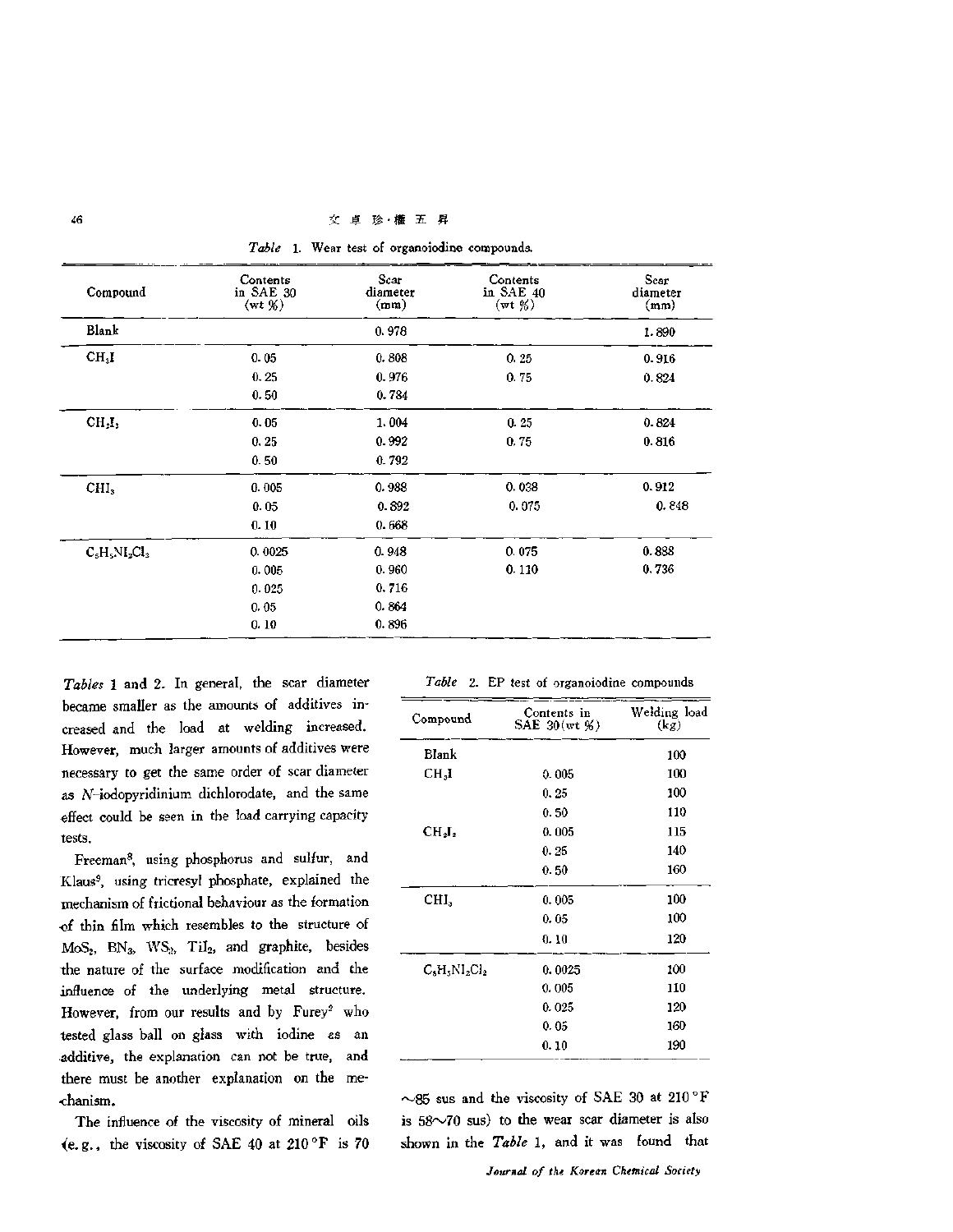| Reacting  | Change in thickness<br>$Ar \times 10^{5}$ cm |                                |                  |                  |
|-----------|----------------------------------------------|--------------------------------|------------------|------------------|
| time, min | CH <sub>3</sub> I                            | CH <sub>2</sub> I <sub>2</sub> | CHI <sub>3</sub> | $C_5H_5NI_2Cl_2$ |
| 10        | 1.03                                         | 2 90                           | N.C.             | 1.30             |
| 20        | 1.10                                         | 2.92                           | N.C.             | 2.10             |
| 40        | 1.10                                         | 2.02                           | N. C.            | 2.67             |
| 60        | 1.33                                         | 3.66                           | N. C.            | 4.95             |

*Table* 3. Degree of corrosion of organoiodine compounds by hot wire method.

N. C. = no change

the larger the viscosity the smaller the scar diameter.

The corrosion process of piano wire was conducted in the base oil alone and in the oils containing various organoiodine compounds at high temperature. *Table* 3 shows the experimental results obtained for the various samples. Since the resistance for blank sample was smaller than the initial resistance, giving a negative value of  $\Delta r$ , the fact that a small change in wire thickness  $(Ar = -6 \times 10^{-4}$  cm) suggested no reaction occurred for the blank sample. The degree of corrosion, in general, increased as the reacting time increased, giving increased values of  $\Delta r$ . We expected that the chemical reactivity of  $N$ -iodopyridinum dichlorodate and methyl iodide would be greater than that of diiodomethane and chloroform. The results showed that the order of chemical reactivity is  $C_5H_5NI_2Cl_2$ >CH<sub>2</sub>I<sub>2</sub>>CH<sub>3</sub>I>CH<sub>3</sub>, and it was concluded that the most active additive is *N*iodopyridinium dichlorodate. Besides, N-iodopyridinium dichlorodate is an interhalogen compound and will react with olefinic materials, hydrolyzing the reaction products to an equilibrium mixture, forming a non-toxic and noncorrosive additive.

The chemical reactivity of N—iodopyridinium dichlorodate, a charge transfer complex and a polyhalide compound, is similar to that of  $X - X'$ type interhalogen compound. The X—X' type of compound has larger polarity than free halogen elements due to the large difference in electrone-

gativity, and its oxidation characteristics(toward metal or nonmetal compounds) and hydrolyzing property are similar to those of free halogen elements.

Let  $(C_5H_5NI)^+(ICl_2)^-$  be  $D^+-A^-$  then

$$
D-A \longleftrightarrow D^+-A^-\longrightarrow D^++A^- \text{ or } D^++A^+
$$

and

$$
D + A \longrightarrow D - A \longleftarrow D^+ + A^-
$$

When we let the wave function of D—A and  $D^+ + A^-$  be  $\mathbf{F}_0$  and  $\mathbf{F}_1$ , respectively, the wave function of the compound at the ground state becomes its linear combination.

$$
\psi_N = a \psi_{\alpha} + b \psi_1
$$

where  $a^2 + b^2 = 1$  and  $a \rangle b$ . For the ground state,  $H \psi_N = E_N \psi_N$ 

where the Hamiltonian becomes as follows,  
\n
$$
H = \sum_{i} H_{i}^{\text{core}} + \sum_{i \geq j} \frac{e^{2}}{r_{ij}}
$$
\n
$$
H_{i}^{\text{core}} = -\left(\frac{h^{2}}{8m\pi^{2}}\nabla_{i}^{2} + \sum_{i} \frac{e^{2}z}{r_{ij}}\right)
$$

Integrating the above equation

$$
\int_{-\infty}^{\infty} \oint_{N} H_{N} dv = E_{N} \int_{-\infty}^{\infty} \oint_{-\infty}^{2} dx
$$
  
or  

$$
\int (a \oint_{\infty} + b \oint_{1}) H (a \oint_{\infty} + b \oint_{1}) dv
$$

$$
= E_{N} \int (a \oint_{\infty} + b \oint_{1})^{2} dv
$$
If  

$$
\oint_{\infty} \oint_{\infty} H \oint_{1} dv = H_{01} = H_{10}
$$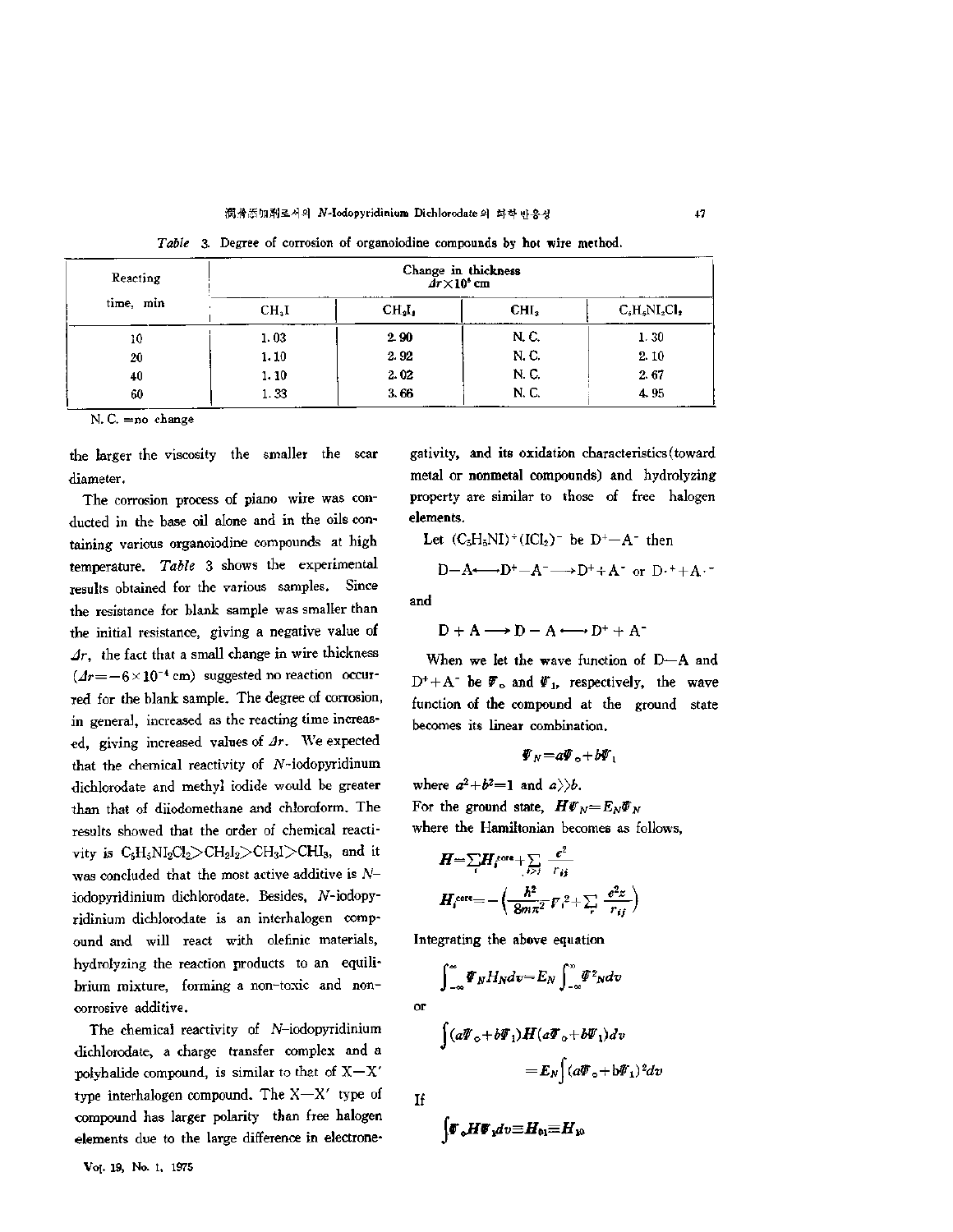### <sup>48</sup> 文卓珍•權五昇

$$
\int d^{\mathbf{r}}\cdot H d^{\mathbf{r}}\cdot d\mathbf{v} \equiv H_{00} = E_{\mathbf{0}}\int d^{\mathbf{r}}\cdot d^{\mathbf{r}}\mathbf{v} \equiv E_{\mathbf{0}}
$$

then

 $a^2E_o + b^2E_1 + 2abH_{10} = (a^2 + b^2 + 2abs)E_N$ *2aEo+2bHio=2qEn+2bsEN*

Differentiating with respect to *a* and *b* and let the resultant be zero, the determiant becomes as follows,

$$
(E_{\circ}-E_{N})a + (H_{10}-sE_{N})b = 0
$$
  
\n
$$
(H_{10}-sE_{N})a + (E_{1}-E_{N})b = 0
$$
  
\n
$$
\therefore E_{N}=E_{\circ}-\frac{(H_{10}-sE_{N})^{2}}{E_{1}-E_{N}}
$$
  
\n
$$
\cong E_{\circ}-\frac{(H_{10}-sE_{N})^{2}}{E_{1}-E_{\circ}}=E_{\circ}-R_{N}
$$

For the excited state,

$$
\mathbf{F}_E = -b\mathbf{F}_o + a\mathbf{F}_1
$$

and similarly to previous treatment

$$
E_N \cong E_1 + \frac{(H_{10} - sE_1)^2}{E_1 - E_o} = E_1 + R_E
$$

The graphical explanation of energy is shown in the diagram, and the transition from the ground state to the excited state,  $h\nu_{CT}$ , becomes as follows



From the graph, the energy level of HOMO,  $I_p$ , can be calculated by Hückel's MO theory. A linear relationship between  $hv_{CT}$  and  $I_p$  is obtained,

$$
h\nu_{CT} = E_E - E_N
$$
  
=  $I_p - E_A + E_C - E_C + R_N$   
=  $I_p - E_A - C$ 

where  $E_A$  is an electron affinity and  $E_C$  is a Coulombic energy. *Ea* is an energy level of LOMO and can be calculated or expressed asfollows,

$$
E_A = -(\alpha + m_{m+1})\beta
$$

The future study on the chemical reactivity of the compound will include work on bond order, free valence, and electric charge, those are deduced from the calculation of coefficients of AO in MO.

# **Con usion**

The chemical reactivity of  $N$ -iodopyridinium dichlorodate, observed from the reaction between some organoiodine compounds and bearing metal and aluminum surfaces, wear and EP tests, and\_ corrosion test of hot wire method, was found to be greater than that of other organoiodine compounds.

The reaction product of  $N$ -iodopyridinium dichlorodate, considered as an interhalogen compound, is assumed to be a mixture of polyhalide and the thin film of this mixture reduced the frictions of metallic surfaces.

Since the conventional theory of thin layer structure of diiodide does not hold true in our work, a new mechanism must be explained.

Molecular orbital study of N-iodopyridinium dichlorodate, a double charge transfer complex, will predict its chemical reactivity in terms of bond order, free valence, and electrical charge.

# **D+A Achnowledgement**

A portion of this work was sponsored by the Ministry of Science and Technology, Republic